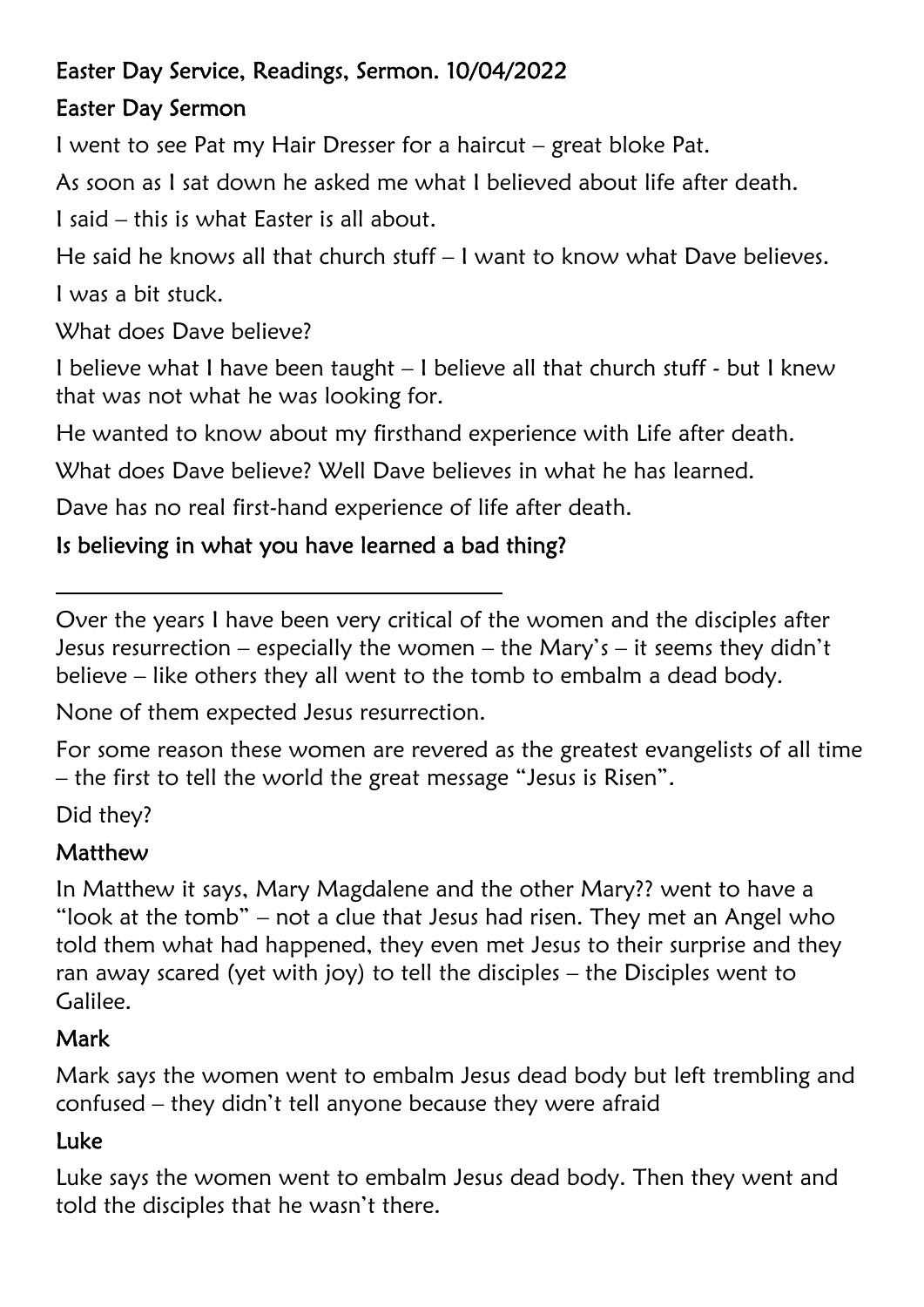The disciples did not believe them, "because their words seemed like nonsense"

#### John

John says the women were convinced someone stole the body of Jesus – the body, they were going to emblem

They were sacred, there was much crying – and two angels had quite job to convince them that Jesus had risen

The Disciples were huddled behind locked doors – scared of the Jews and Jesus appeared to them and proved to all of them that it was really him by showing them his scars. Then they went fishing.

None of the women or the Disciples were believers – none of them believed he would rise from death; they were all carrying embalming fluids and were sacred, crying.

Thier faith and belief came painfully slow as Jesus had to convince and teach them– over and over.

If my mate Pat were to asked the Mary's or the Disciples, immediately after Jesus death, what they believed about life after death, they would have answered "nothing – we don't believe in anything".

They were taught many, times that Jesus would rise on the third day – they were taught this over and over again – but on the third day they came to embalm a dead body they didn't even believe what they were taught.

It's not a bad thing to believe what you have been taught.

Of course there is the risk that you are taught bad things.

But a good teacher and a good learner research things and compare notes and are satisfied that what is taught is the truth.

Let me put it to you now.

What do you believe about life after death?

Just before Jesus was crucified he raised Lazarus from death – He did this to teach us that he too will rise from death, and that we who believe will also rise from death.

Likewise on Good Friday the very moment Jesus died

<sup>&#</sup>x27;the curtain of the temple was torn in two from top to bottom. The earth shook, the rocks split and the tombs broke open. The bodies of many holy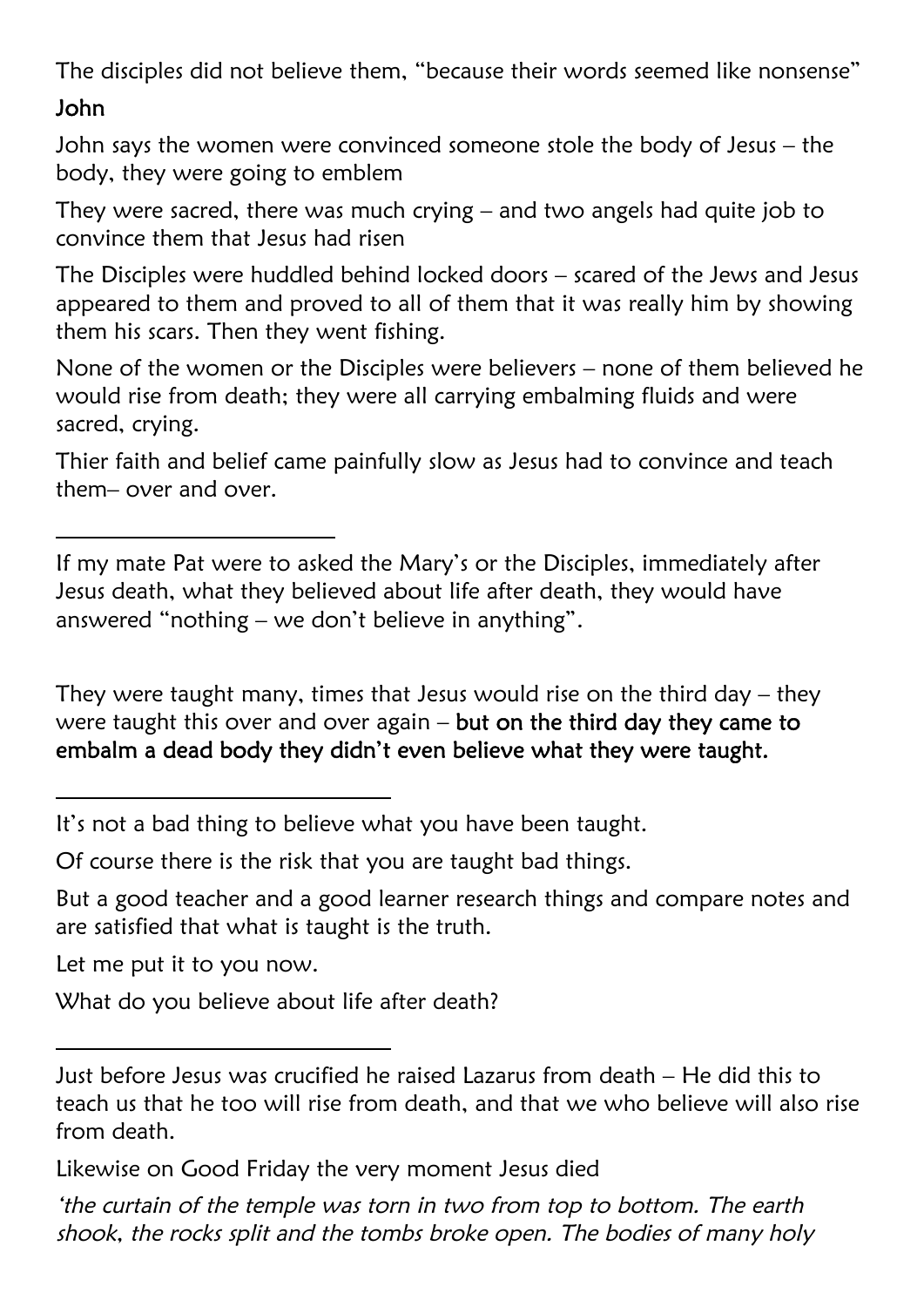people who had died were raised to life. They came out of the tombs after Jesus' resurrection and went into the holy city and appeared to many people.'

I believe this is written to teach us what will happen on the last day - the day all people are resurrected.

We know what will happen on the last day because of what is written – because of what is taught.

We're going to have all these people rising from their graves and walking and talking and "going into the city".

We're taught there will be much joy.

We're taught that death will have no hold over us.

We believe this, we confess this in our Creeds.

I believe in the Holy Spirit, the holy Christian church, the communion of saints, the forgiveness of sins, the resurrection of the body, and the life everlasting. Amen

Each week we confess that we believe in the resurrection of the dead – we look forward to the resurrection of the dead.

If tomorrow was the last day what would you do?

In other words, Pats question, 'What do you really believe about life after death?

What do you believe?

The Mary's and the Disciples believed nothing.

If tomorrow was the last day would you be at the cemetery welcoming old Orma or Orpa as they rise from their graves.

This is what will happen? This is what we confess?

There is nothing wrong with believing what you have been taught – There is nothing wrong with staking your life on what you have been taught – so long as you trust you teacher.

The Holy Scriptures and the Holy Spirit are our teachers.

All you fathers and mothers, God parents, are the teachers of the church – somewhere in history you promised to teach your kids about Jesus.

I suppose I have been a bit harsh on the Women and the Disciples again.

But please know they did eventually believe in Jesus and the resurrection in particular.